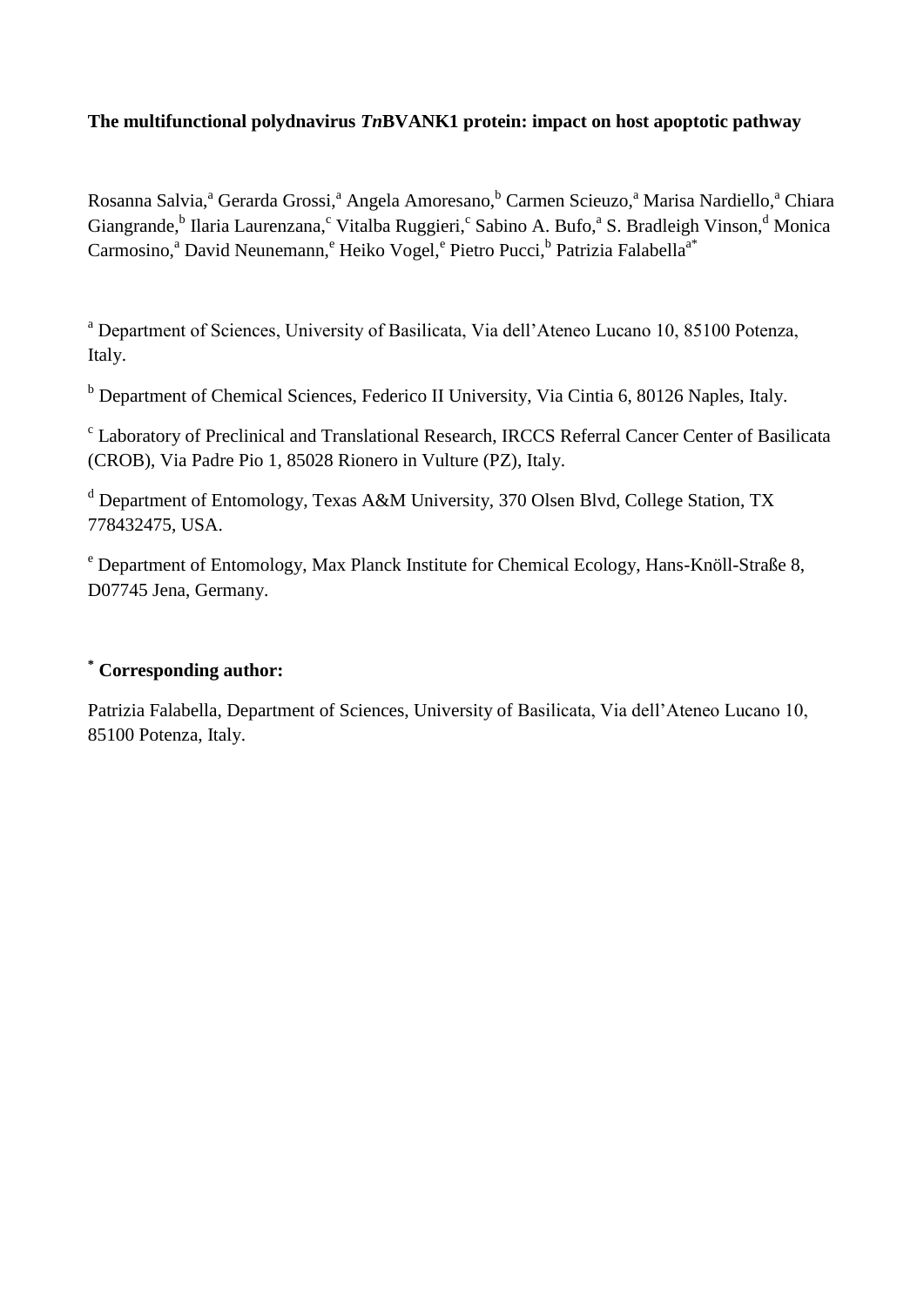| <b>Band</b>             | <b>MW</b>      | Protein       | <b>Drosophila Melanogaster</b>                          | <b>Homo</b> sapiens | <b>Score</b> | N peptides     | Molecular weight |
|-------------------------|----------------|---------------|---------------------------------------------------------|---------------------|--------------|----------------|------------------|
| $\mathbf{1}$            | >180<br>kDa    | P29742        | Clathrin heavy chain (chc)                              | Q00610              | 278          | 6              | 192937           |
|                         |                | Q7JV23        | Acetyl CoA carboxylase (ACC)                            | Q13085              | 69           | $\overline{2}$ | 263010           |
| $\overline{2}$          | 100-180<br>kDa | A1ZBE9        | Metionyl tRNA synthase (MetRS)                          | P56192              | 73           | 3              | 113269           |
|                         |                | Q9VS57        | Sec63 translocase (Sec63)                               | Q9UGP8              | 64           | $\overline{2}$ | 86483            |
| $\mathbf{3}$            | 70-100<br>kDa  | <b>Q9VB05</b> | ALG-2 interacting protein X<br>(ALIX)                   | Q8WUM4              | 99           | $\overline{2}$ | 92938            |
|                         |                | Q94527        | Nuclear factor NF-kappa-B p110<br>subunit<br>(Rel)      | Q00653              | 75           | $\overline{2}$ | 97894            |
|                         |                | Q8T3L1        | Acyl-CoA synth long-chain<br>(Acsl)                     | O95573              | 41           | 3              | 81296            |
|                         |                | Q24156        | Transcription factor (stwl)                             | Q14978              | 39           | $\overline{2}$ | 113129           |
| $\overline{\mathbf{4}}$ | 60-70<br>kDa   | Q9VA69        | Prolyl-4-hydroxylase-alpha EFB<br>(PH4alphaEFB)         | P13674              | 196          | $\overline{4}$ | 63360            |
|                         |                | Q9VHN7        | Putative: transketolase                                 | P29401              | 105          | $\overline{2}$ | 68673            |
|                         |                | P21187        | Polyadenylate-binding protein<br>(pAbp)                 | Q13310              | 86           | $\overline{2}$ | 66074            |
| 5                       | 55-60<br>kDa   | Q8SXQ1        | Putative: Alpha-aminoadipic<br>semialdehyde             | P49419              | 164          | $\overline{4}$ | 58734            |
|                         |                | O62619        | Piruvate kinase $(Pyk)$                                 | P14618              | 144          | 5              | 57950            |
|                         |                | P54399        | Protein disulfide isomerase (Pdi)                       | P07237              | 123          | $\overline{2}$ | 56031            |
|                         |                | Q7KW39        | Probable: methylmalonate-<br>semialdehyde dehydrogenase | Q02252              | 60           | $\mathbf{2}$   | 59740            |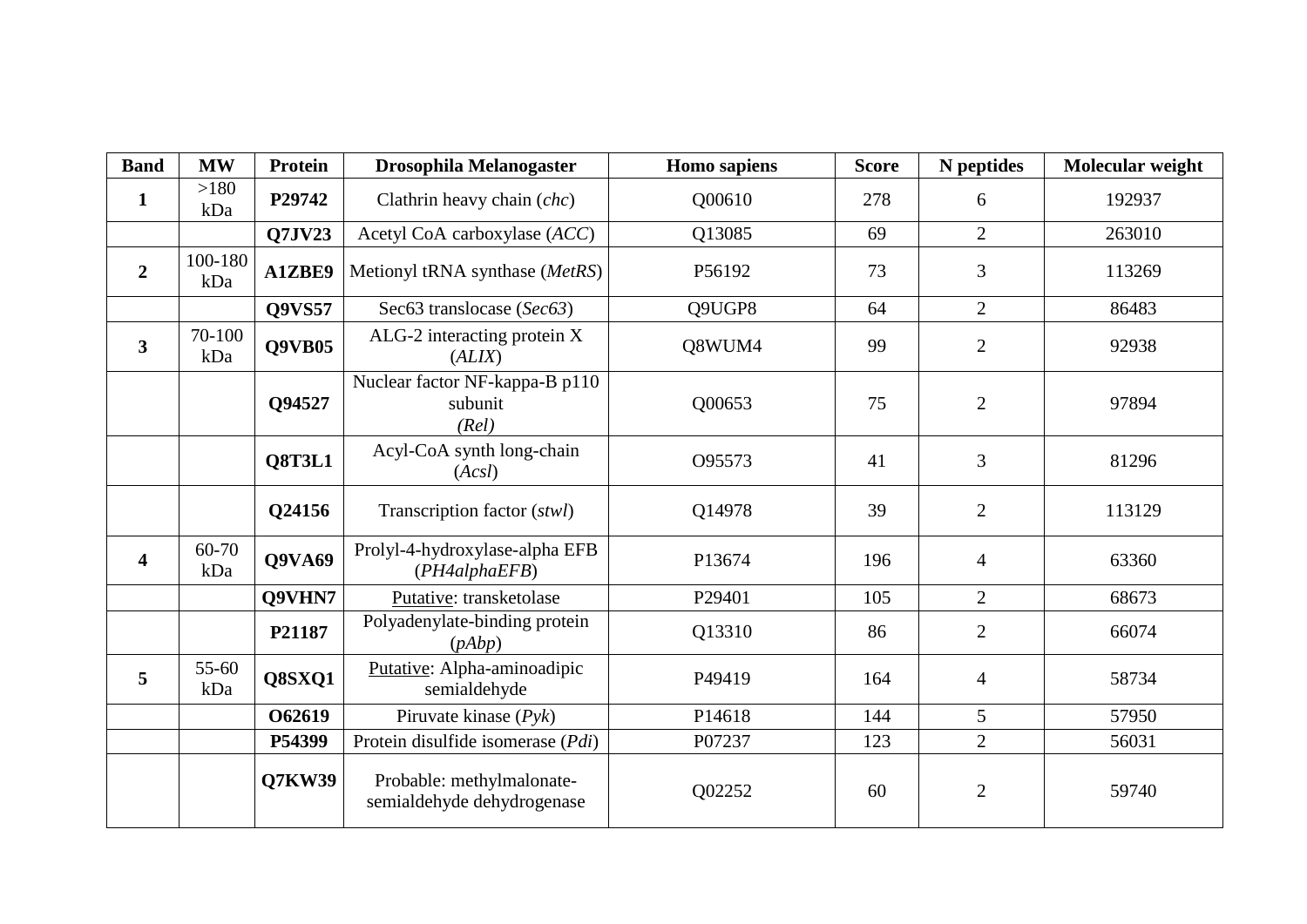|                |                  | Q03017        | NF-kappa-B inhibitor cactus                                      | P25963 | 113 | $\overline{4}$ | 53818 |
|----------------|------------------|---------------|------------------------------------------------------------------|--------|-----|----------------|-------|
| $\overline{7}$ | 50 kDa           | O77466        | Thiolase (Thiolase)                                              | P55084 | 95  | $\overline{3}$ | 50987 |
| 9              | 45-40<br>kDa     | P50887        | Ribosomal protein L22 (RpL22)                                    | P35268 | 120 | 3              | 32311 |
| 10             | $40 - 35$<br>kDa | P19889        | 60S ribosomal protein P0<br>(RpLP0)                              | P05388 | 169 | 3              | 34295 |
|                |                  | <b>Q9V3Y4</b> | Mitochondrial carrier homolog 1<br>(Mtch)                        | Q9Y6C9 | 123 | $\overline{2}$ | 35217 |
|                |                  | Q8MRY4        | Putative: double strand RNA<br>binding (blanks)                  | P78563 | 46  | 2              | 34982 |
| 12             | 30 kDa           | Q9V447        | Protein Kr-h2 (Kr-h2)                                            | P57088 | 61  | $\overline{2}$ | 31309 |
| 13             | 25 kDa           | <b>A1Z7Z4</b> | CG1648-PB, isoform B                                             | ?????  | 204 | 5              | 23839 |
|                |                  | Q24186        | 40S ribosomal protein S5<br>(RpS5a)                              | P46782 | 130 | $\overline{4}$ | 25760 |
|                |                  | Q8MLY8        | 40S ribosomal protein S8 (RpS8)                                  | P62241 | 77  | 2              | 23859 |
| 14             | 25 kDa           | P02255        | Histone $1$ ( <i>His1</i> )                                      | P07305 | 47  | $\overline{2}$ | 26637 |
| 15             | $22 - 25$<br>kDa | Q9V3P0        | Peroxiredoxin 1 (Jafrac1)                                        | P32119 | 146 | $\overline{4}$ | 21952 |
|                |                  | Q9VZ23        | GTP-binding nuclear protein Ran<br>(Ran)                         | P62826 | 124 | $\overline{4}$ | 24891 |
|                |                  | O18332        | FI01544p (Rab1)                                                  | P62820 | 122 | $\overline{3}$ | 23034 |
|                |                  | Q9VBU6        | CG11857-PA                                                       | O15258 | 121 | $\overline{2}$ | 23877 |
|                |                  | Q9VA91        | 40S ribosomal protein S7(RpS7)                                   | P62081 | 116 | $\overline{3}$ | 22156 |
|                |                  | P20432        | Glutathione S-transferase D1<br>(GstD1)                          | P30711 | 45  | $\overline{2}$ | 22710 |
| 16             | 22 kDa           | P41093        | 60S ribosomal protein L18a<br>(RpL18A)                           | Q02543 | 39  | 2              | 21073 |
| 17             |                  | Q4QQB9        | LP21121p                                                         |        | 52  | 2              | 20694 |
| 19             |                  | O97471        | Microsomal glutathione S-<br>transferase-like protein<br>(Mgstl) | P10620 | 93  | $\overline{2}$ | 16842 |
|                |                  | P39018        | Ribosomal protein S19a                                           | P39019 | 71  | $\overline{3}$ | 17394 |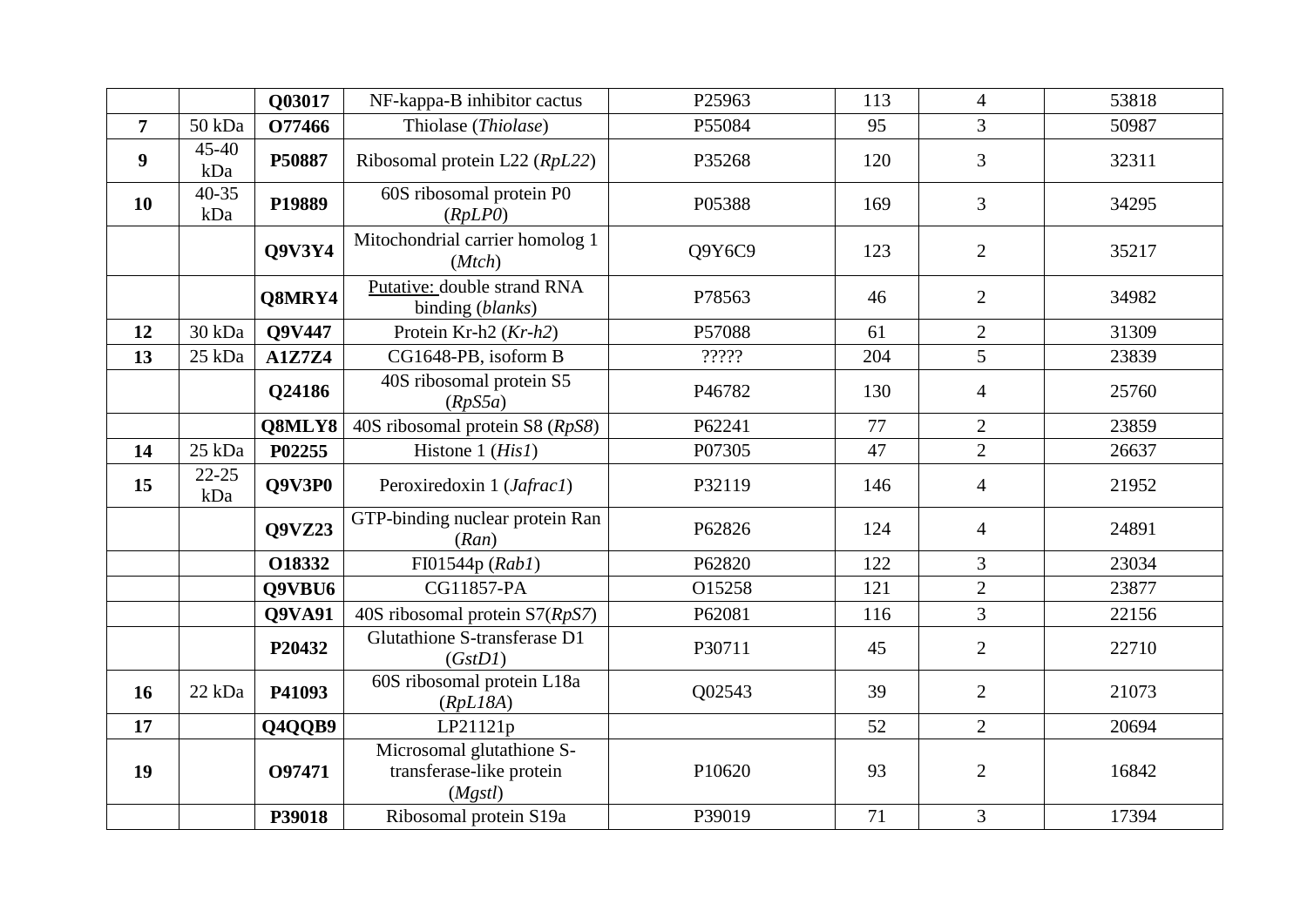|    |        |               | (RpS19a)                                              |        |     |       |
|----|--------|---------------|-------------------------------------------------------|--------|-----|-------|
| 20 | 15 kDa | <b>Q9VJ19</b> | Ribosomal protein L30 (RpL30)                         | P62888 | 128 | 12398 |
|    |        | Q9VIQ8        | Cytochrome c oxidase subunit 4<br>isoform 2, $(COX4)$ | Q96KJ9 | 66  | 20678 |
|    |        | P48149        | Ribosomal protein S15a<br>(RpS15Aa)                   | P62244 | 57  | 14933 |
|    |        | P55828        | Ribosomal protein S20 (RpS20)                         | P60866 | 53  | 13593 |
|    |        | Q9W237        | Ribosomal protein $S16 (RpS16)$                       | P62249 | 50  | 16878 |

**Table S1. List of** *Tn***BVANK1 protein interactors obtained by coimmunoprecipitation experiments.** Proteins were annotated against the genome of *Drosophila melanogaster* and then compared to *Homo sapiens* genome. For each protein the score, the number of unique peptide and the molecular weight are reported.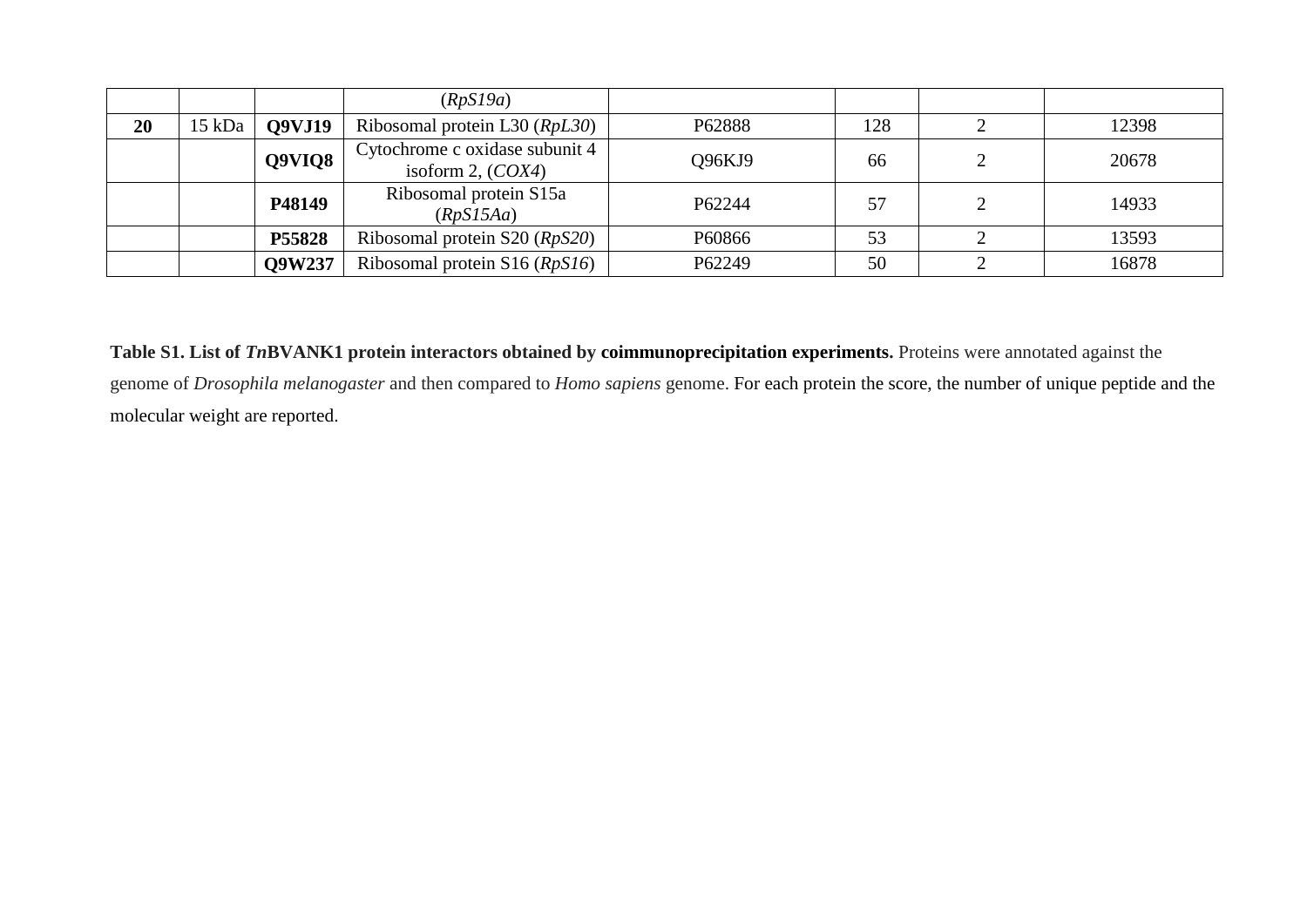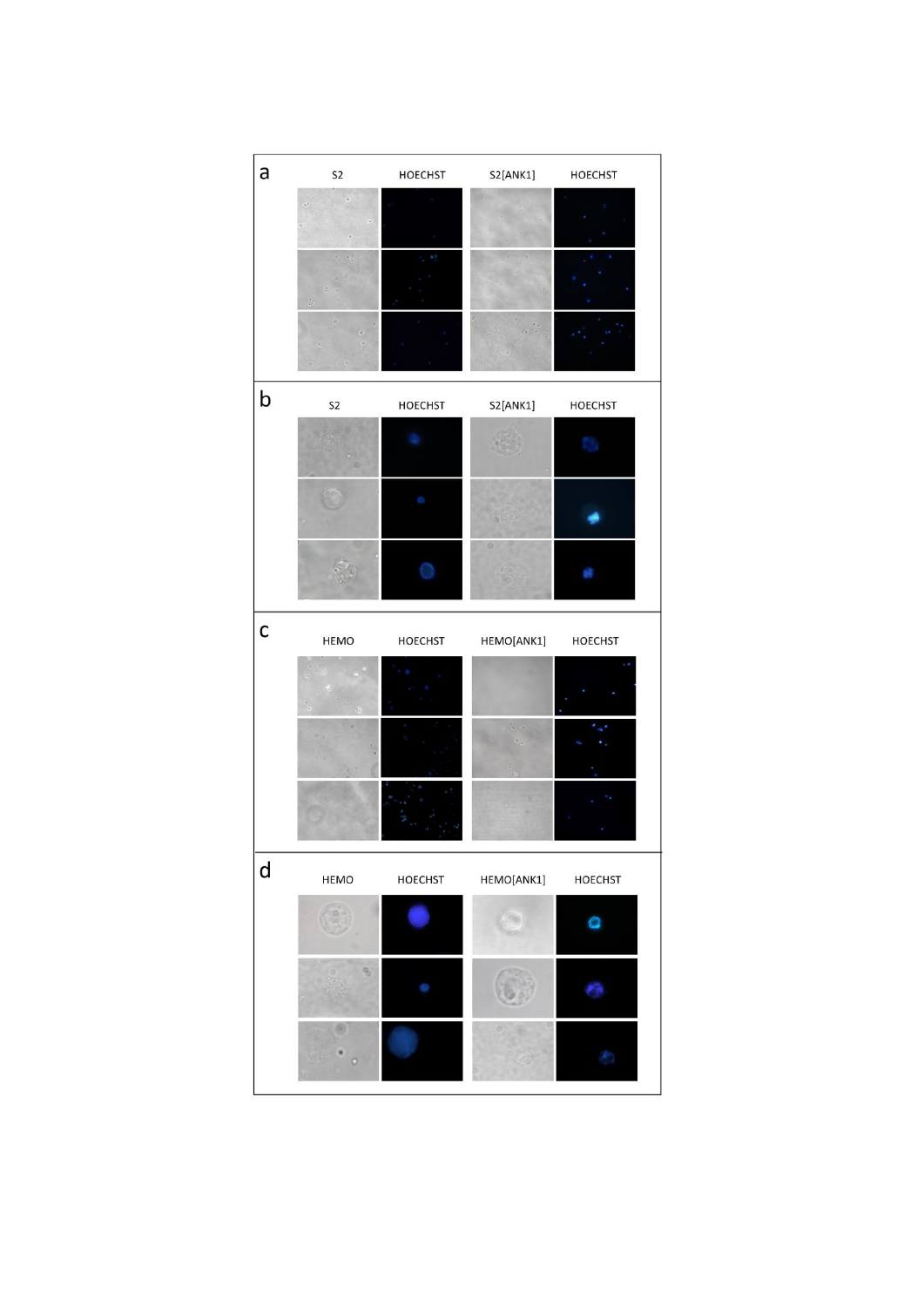**Figure S1. Effect of** *Tn***BvAnk1 on the morphology of the haemocytes and S2 cells nuclei.** Nuclei were detected with Hoechst 33258 staining in S2 control (S2) and polyclonal S2 cells (S2 [ANK1]) at magnification 40X (a) and 100X (b) and in heamocytes control (Hemo) and in haemocytes *in vivo* transfected with *Tn*BvAnk1 (Hemo[ANK1]) at magnification 40X (c) and 100X (d). Images were generated with immunofluorescence microscopy using Nikon Eclipse 80 and recorded with Nikon Digital Sight DS-U1 camera and ImageJ software.



**Figure S2. Efficiency of** *in vivo* **transfection.** Immunofluorescence of *in vivo* transfected haemocytes showed epifluorescent (for GFP) signal in both control (haemocytes transfected with the empty vector) and *Tn*BVANK1 (haemocytes transfected with *Tn*BVank1) (green signal). Red signal of *Tn*BVANK1 was detected for haemocytes transfected with *Tn*BVank1 (ANK1). Images were generated with immunofluorescence microscopy using Nikon Eclipse 80i at magnification 20X (**a**) and 40X (**b**), the images were recorded with Nikon Digital Sight DS-U1 camera and ImageJ software.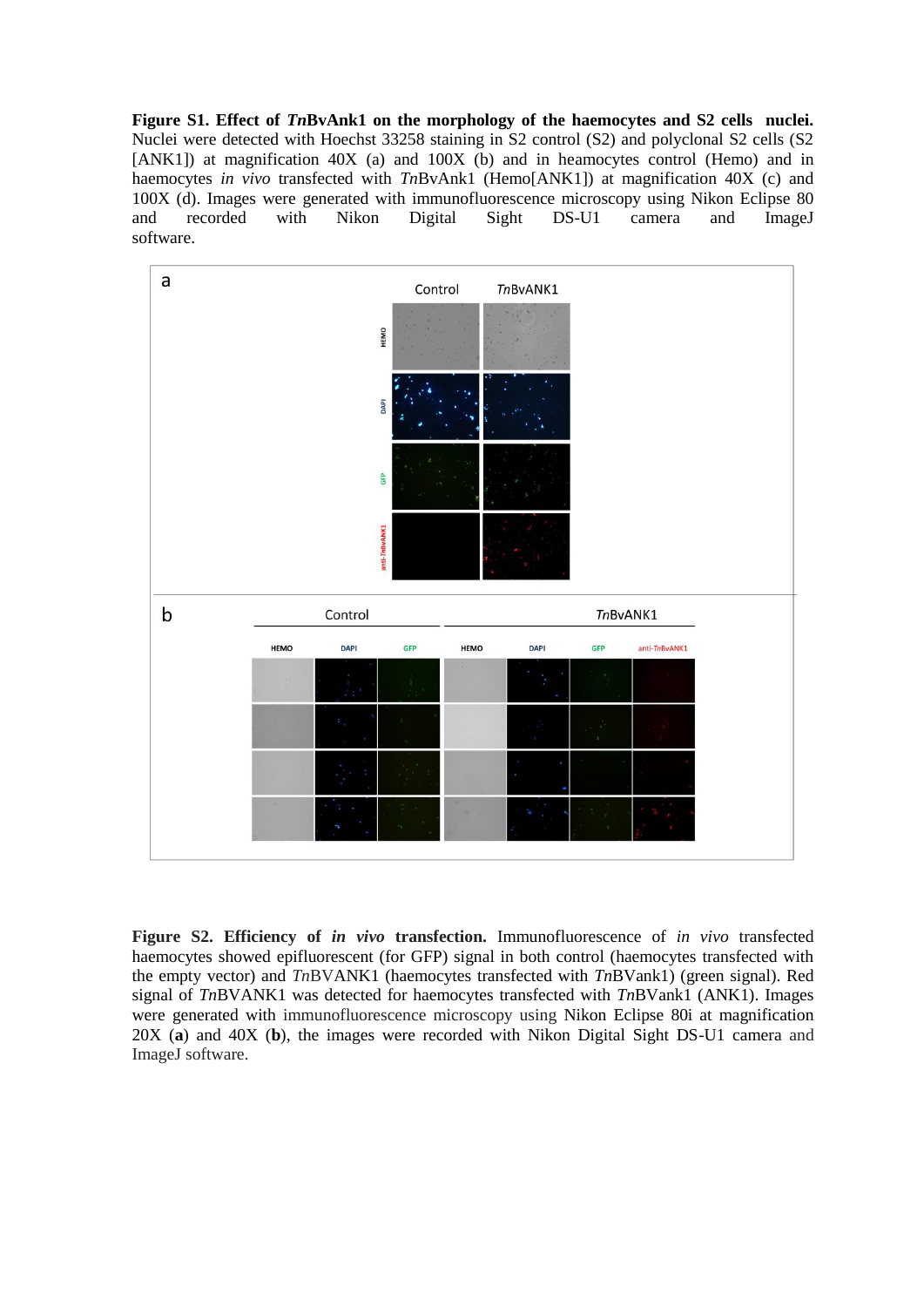

**Figure S3.** *Tn***BVank1 transcript levels in haemocytes after parasitism and after** *in vivo* **transfection.** Expression level of *Tn*BVank1 transcripts in *H. virescens* haemocytes 56 h after *in vivo* transfection (Hemo[ank1]) and after parasitisation (Hemo[para]), normalised to the endogenous controls (EF1 $\alpha$  and RP13<sup>49</sup>).



**Figure S4. Western blot and SDS PAGE post coimmunoprecipitation on polyclonal S2 cell lines protein extract. a)** Western blot post- immunoprecipitation on polyclonal S2 cells stably expressing *Tn*BVank1 and S2 cells (control). The loaded samples were: 1) total extract; 2) unbound precleaning; 3) unbound V5; 4) control elution; 5) sample elution. Detection of *Tn*BVANK1 was determined by using anti-V5 antibody. **b)** SDS PAGE post-coimmunoprecipitation on protein extract from polyclonal S2 cells stably expressing *Tn*BVank1 and S2 cells (control). The immunoprecipitated complexes were fractionated by SDS-PAGE at 12% and the gel was stained with Coomassie blue. The loaded samples were: M) protein molecular weight marker; 1) control elution; 2) sample elution; 3) total extract. Spots were extracted from the sample and control elution lanes in order to obtain peptides to be analysed with mass spectrometry LC-MS/MS.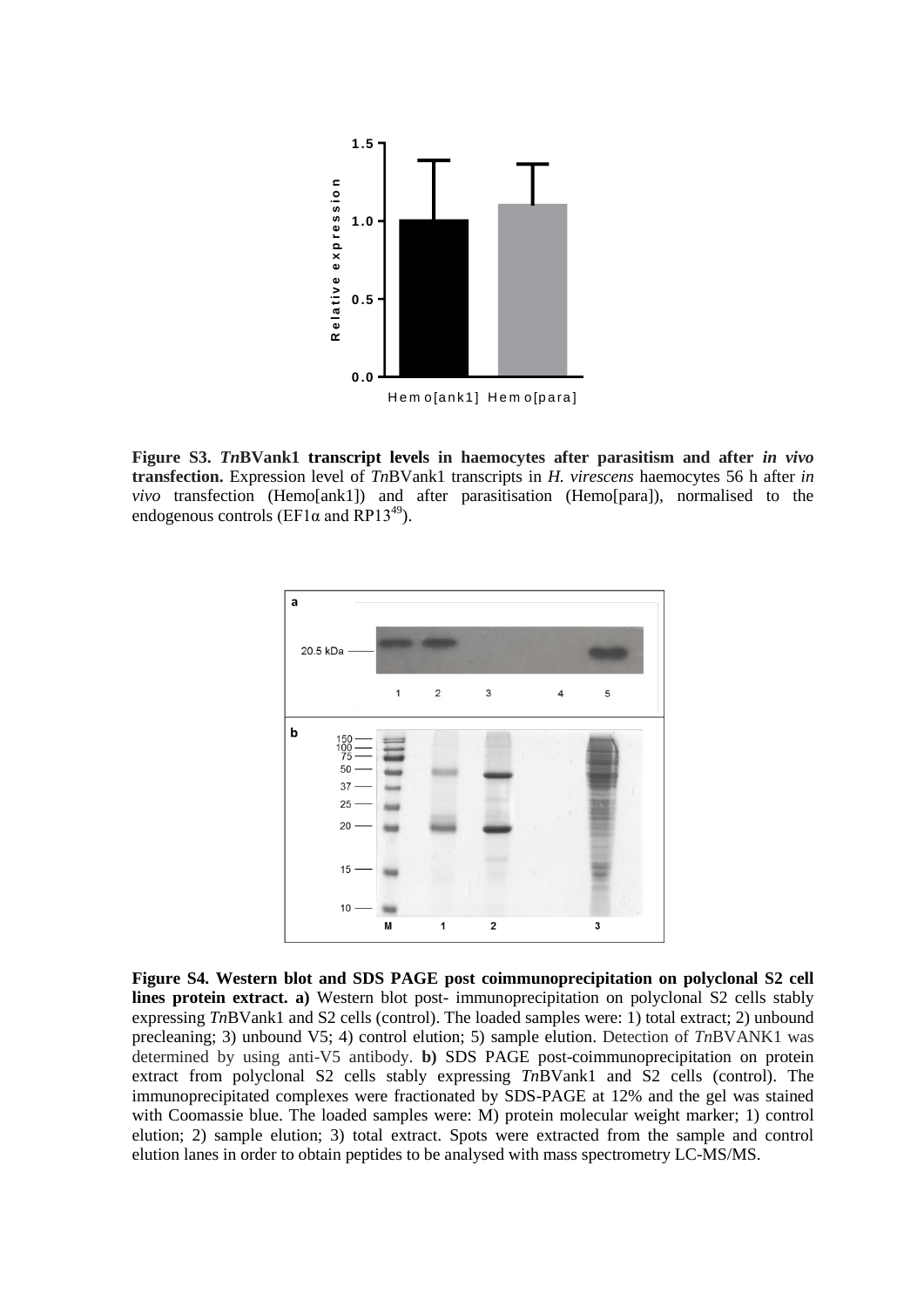## >H. Virescens 60S RIBOSOMAL PROTEIN L3

ATGACAGCTCACCACTGAAATAAAATCGTTTTCAATCGGCCATTTTTGCCGCGACTGTCTTCGAACATGTCGCATAGAAA GTTTTCGGCGCCCCGTCATGGGTCCATGGGATTCTACCCCAAGAAGAGGTCCCGCCGTCATCGTGGTAAGGTGAAGGCAT TCCCCAAGGATGATGCCAGCAAACCTGTCCACCTTACCGCCTTCATTGGTTACAAGGCCGGTATGACCCACGTGGTTCGT GAACCTGACCGTCCTGGATCAAAGATCAACAAGAAGGAGATCGTTGAGGCTGTGACTATCATCGAGACGCCACCCATGGT GTGCGTTGGTGTGGTTGGTTACATCGAAACTCCTCATGGTCTCCGCGCTCTGCTCACTGTCTGGGCTGAGCACATGTCCG AGGACTGCCGCCGTCGCTTCTACAAGAACTGGTACAAATGCAAGAAGAAGGCATTCACAAAATCCAGCAAGAAATGGCAG GATGAGCTTGGACGCAAGTCCATTGAGAAGGACTTCAAGAAAATGATCCGCTACTGCAGTGTGATCAGGGTTATTGCCCA CACCCAGATGAAGTTGCTGAAGCAGCGTCAAAAGAAAGCTCACATTATGGAGATCCAAGTCAACGGTGGATCCATTGAAG ACAAAGTAAAATGGGCAAGAGAACATCTTGAGAAGCCCATTCCCATTGACTCTGTGTTTGCCCAAGATGAGATGATTGAT TGCATTGGCGTCACCAAGGGTAAAGGATACAAGGGTGTGACCTCCCGTTGGCACACAAAGAAGTTGCCTCGCAAGACACA CAAGGGTCTGCGTAAAGTTGCTTGTATTGGAGCGTGGCATCCTTCAAGAGTTTCATTCACTGTTGCCCGTGCTGGTCAGA AGGGCTACCACCATCGTACTGAGATGAACAAGAAGATCTACC

## >H. virescens ELONGATION FACTOR 1-ALPHA

GCTCTTTCCGATCTCTCGGATATTACACGTGGATTGTAATCCGTGACTAAAAAAAGGAAAAGGAAAAGATTCATATTA ACATTGTCGTCATTGGACACGTCGACTCCGGCAAGTCCACAACCACCGGTCACTTGATCTACAAATGCGGTGGTATCGAC AAACGTACCATCGAGAAGTTCGAGAAGGAGGCCCAGGAAATGGGTAAGGGTTCCTTCAAATACGCCTGGGTATTGGACAA ACTGAAGGCTGAGCGTGAACGTGGTATCACCATCGATATCGCCCTGTGGAAGTTCGAAACCGCCAAATACTATGTCACCA TCATCGACGCTCCCGGACACAGAGATTTCATCAAGAACATGATCACTGGAACTTCCCAGGCTGACTGCGCCGTGCTCATC GTCGCCGCTGGTACCGGTGAGTTCGAGGCTGGTATCTCCAAGAACGGACAGACCCGTGAGCACGCTCTGCTCGCCTTCAC CCTCGGAGTCAAGCAGCTGATTGTGGGCGTCAACAAAATGGACTCCACTGAGCCCCCATACAGCGAATCCCGTTTCGAGG AAATCAAGAAGGAAGTATCTTCCTACATCAAGAAGATCGGTTACAACCCAGCTGCCGTCGCTTTCGTACCCATTTCTGGC TGGCACGGAGACAACATGTTGGAGGCGTCAACCAAAATGCCCTGGTTCAAGGGATGGAACGTCGAGCGCAAGGAGGGTAA GGCTGAAGGTAAATGCCTCATTGAGGCCCTTGACGCCATCCTGCCCCCTGCTCGTCCCACAGACAAGGCCCTGCGTCTTC CCCTCCAGGACGTATACAAAATCGGTGGTATCGGTACGGTGCCCGTAGGCAGAGTCGAAACTGGTATCTTGAAGCCTGGT ACCATCGTCGTCTTCGCCCCCGCCAACATCACCACTGAAGTCAAGTCTGTGGAGATGCACCACGAAGCTCTCCAAGAGGC CGTACCTGGTGACAACATTGGTTTCAACGTAAAAGAACGTTTCCGTCAAGGAGTTGCGTCGTCGTTAACGTCGTGGTGACT CCAAGAACAACCCACCCAAGGGCGCCGCCGATTTCACAGCACAGGTCATCGTGCTCAACCACCCTGGTCAAATCTCAAAC GGATACACACCCGTGTTGGATTGCCACACAGCTCACATTGCCTGCAAGTTCGCCGAAATCAAAGAGAAGGTTGACCGTCG TACTGGTAAATCCACTGAAGACAACCCTAAGTCCATCAAGTCTGGTGACGCCGCCATCGTCAACCTGGTTCCCTCCAAGC CTCTGTGTGTTGAGTCCTTCCAGGAATTCCCTCCCCTTGGTCGTTTCGCCGTGCGTGACATGAGGCAGACGGTCGCTGTG GGTGTCATCAAGGCAGTGAACTTCAAGGAAGTTGGTGGCGGTAAGGTGACCAAAGCCGCCGAGAAGGCCACCAAGGGCAA GAAGTAGCTAGCGCTGTTAACAGCACAATTTTTCATTCAACTGCGATACTTCATTCACCGCAAGGTGTTCCGAAGGAAAG AAGGGCTACAAACTCATTCCTTTTCTATATTTTTTACAAGGCTTATACTGTAACATTATTTTATAATTTATA TAAGGTTATATCTGAACTATTTTGTTATAACTGCAAACTAATGTGTAAATTCATAGAATAAAGGTACAGTATA A

**Figure S5. Nucleic sequences of** *H. virescens* **60S Ribosomal Protein L3 (RPL3) and Elongation Factor 1-Alpha (EF1α).** Nucleotide sequences of reference genes used for the qPCR performed after the Alix silencing in *H. virescens* haemocytes are retrieved from in-house transcriptome databases.

| D. melanogaster<br>H. virescens | MRLICSLSYSFVEMAAELLFVPFKKSSDVDIVKPLRNLINSTYNTGDH--HEDYTEALNE<br>$\frac{1}{1}$ $\frac{1}{1}$ $\frac{1}{1}$ $\frac{1}{1}$ $\frac{1}{1}$ $\frac{1}{1}$ $\frac{1}{1}$ $\frac{1}{1}$ $\frac{1}{1}$ $\frac{1}{1}$ $\frac{1}{1}$ $\frac{1}{1}$ $\frac{1}{1}$ $\frac{1}{1}$ $\frac{1}{1}$ $\frac{1}{1}$ $\frac{1}{1}$ $\frac{1}{1}$ $\frac{1}{1}$ $\frac{1}{1}$ $\frac{1}{1}$ $\frac{1}{1}$ |
|---------------------------------|-------------------------------------------------------------------------------------------------------------------------------------------------------------------------------------------------------------------------------------------------------------------------------------------------------------------------------------------------------------------------------------|
| D. melanogaster<br>H. virescens | FSKORNTAIWKFFEKYEASLEIVYAYYDOICALETKISVSELOIPFKWKDAFDKGSIFGG<br>LSRLRANAIWKVFEK--TSLDIIYNYHDOLASLESKVPPOEVOIPFKWKDAFDKGSLFGG                                                                                                                                                                                                                                                        |
| D. melanogaster<br>H. virescens | KISLTHTSLLYEKVCVLFNIAALOSNIAANOSLDSDDGLKLTIKLLOOSAGIFOYLKGAT<br>RMSLTISSLAYERMCILFNIAAMOSLIASOOPVETEESLKOAAKLFOOAAGVFLYLKANI<br>*** .** **:*:******.** **:* ** . ****.**.* ***.                                                                                                                                                                                                     |
| D. melanogaster                 | PAAVPSEPTPDLSODTLTVLOALMVAOAOEVFILKAIKDNLKDOIIAKLCCOAEESYADV                                                                                                                                                                                                                                                                                                                        |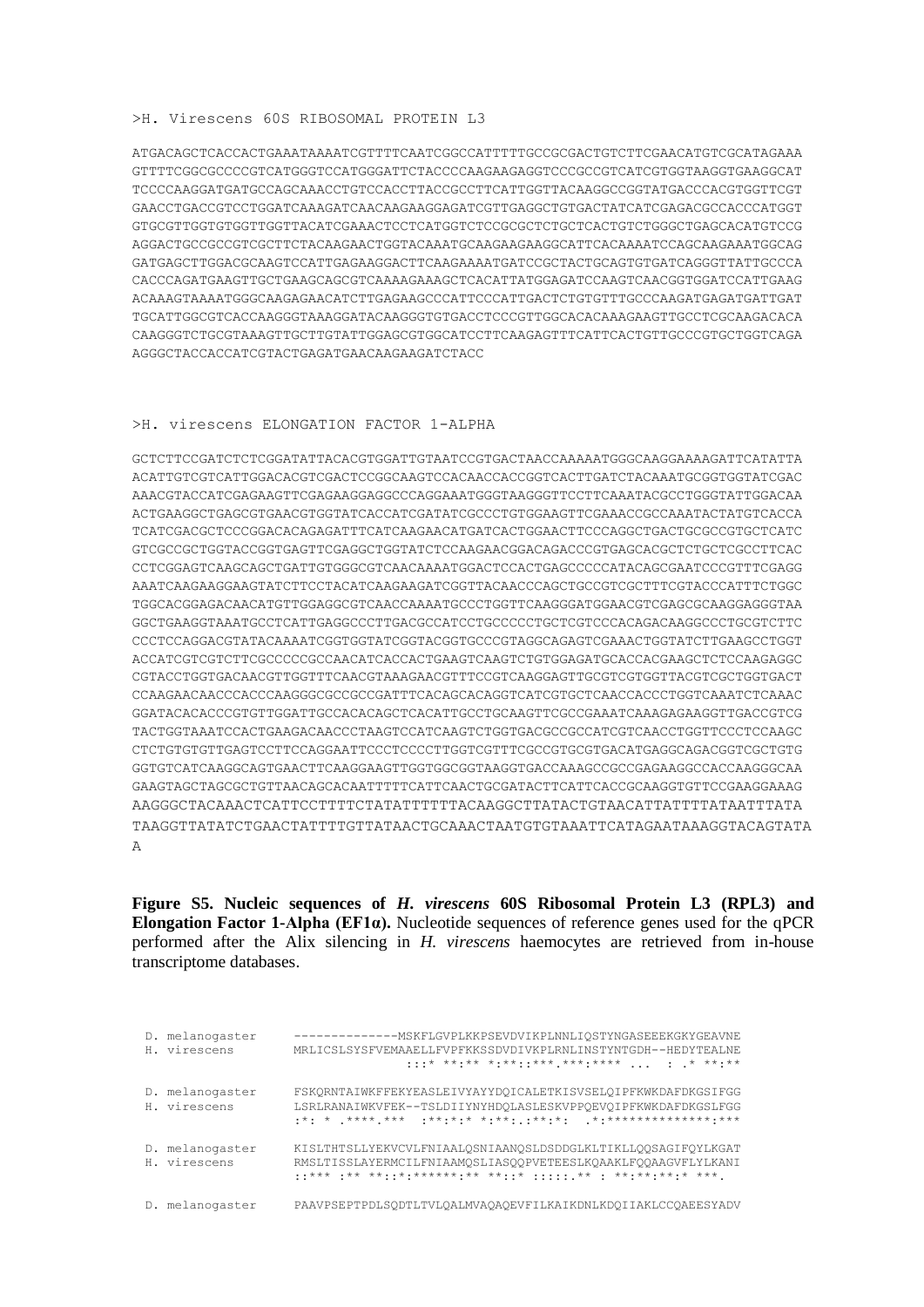| H. virescens                    | MMAVHQETTPDLHPETLDALAKLMLAQAQEVIAFKCIRDEMKDSMVAKVCAQCDELYTDA                                                                                                                                                                                                                                                                                                                                                                                                                                                                    |
|---------------------------------|---------------------------------------------------------------------------------------------------------------------------------------------------------------------------------------------------------------------------------------------------------------------------------------------------------------------------------------------------------------------------------------------------------------------------------------------------------------------------------------------------------------------------------|
| D. melanogaster<br>H. virescens | LRAMQKESVRSLWEKEWIPTIAGKQAGFHALTQLYQSLVCRAAKKIGEEIARLRNAIDLF<br>LRAMQKEQLKSLWERDWLPVMTSKQQAFRGLAQLYQAQVCRASKSVGEEIARLALADELL                                                                                                                                                                                                                                                                                                                                                                                                    |
| D. melanogaster<br>H. virescens | KAAQTRSGNETYLDEYFSRAKRNLTESTKDNEFIYNEIIPELSTLTSPGKAQLAKPLPIA<br>RGAARGVAPAAWLGEQQARAARALAAARRDNDFIYHERVPDAAALEPLARAAVAKPAEPP<br>$. : * : * * * *$<br>$:$ . *                                                                                                                                                                                                                                                                                                                                                                    |
| D. melanogaster<br>H. virescens | VPLAENFKDIFSSLVPVELHRALTASDMRRNEIVNVEIMKLREATQTLNAVLASLNLPAA<br>AR-WAAARDLFAALVPHAVHAALQAAAARRADLVAREVAALRDATQLLNAVLAELSLPAC<br>$x^*$ $x^*$ $x^*$ $x^*$ $x^*$ $x^*$ $x^*$ $x^*$ $x^*$ $x^*$ $x^*$ $x^*$ $x^*$ $x^*$ $x^*$ $x^*$ $x^*$ $x^*$ $x^*$ $x^*$ $x^*$ $x^*$ $x^*$ $x^*$ $x^*$ $x^*$ $x^*$ $x^*$ $x^*$ $x^*$ $x^*$ $x^*$ $x^*$ $x^*$ $x^*$ $x^*$ $x^*$                                                                                                                                                                   |
| D. melanogaster<br>H. virescens | VETADGNSGLPPSLKEKANEVRQKGGIENVQTMLKDLPELLNRNREILDETERLLDEERD<br>LEGA-GAGALPDSIRARAOAVRDAGGLPELTRLMAELPELLORNRDILDEAERMLREEAE                                                                                                                                                                                                                                                                                                                                                                                                    |
| D. melanogaster<br>H. virescens | SDNQLRAQFKDRWTRISSDKLTEMFRTNAKKYREVITNAIEADKVVRQKFEANQKGIQLL<br>ADSALRQQFGARWARTESAKLTDAFRANADKYRQIIDNAVRADAIVQQKLAQHRDNIALL<br>$\pm \star$ , $\star \star$ $\star \star$ , $\star$ $\star$ , $\star$ $\star \star$ , $\star \star$ , $\star \star$ , $\star$ $\star$ , $\star$ , $\star$ , $\star$ , $\star$ , $\star$ , $\star$ , $\star$ , $\star$ , $\star$ , $\star$ , $\star$ , $\star$ , $\star$ , $\star$ , $\star$ , $\star$ , $\star$ , $\star$ , $\star$ , $\star$ , $\star$ , $\star$ , $\star$ , $\star$ , $\star$ |
| D. melanogaster<br>H. virescens | SLPPDQIQQSLPSASGSVDPNC---SSVQRLKKLMDDVETIKAEREAIESELKGATFNMK<br>GGSEQELSAGVPDGPARDQPDAGAPDAVRRLRQLCADVEALKAERDAIEAELKDTTVDLR<br>$1. \t1111. \t111. \t111. \t111. \t111. \t111. \t111. \t111. \t111. \t111. \t111. \t111. \t111. \t111. \t111. \t111. \t111. \t111. \t111. \t111. \t111. \t111. \t111. \t111. \t111. \t111. \t111. \t111. \t111. \t111. \t111. \t111. \t111. \t111. \t111. \t111. \$                                                                                                                             |
| D. melanogaster<br>H. virescens | DEFLIALQKDGAIDEPALSLARIGQVLNPLQQQVRESVERQQSLVSEIQSAHGAFVSETG<br>ERFLAALAADGCVDEPALSAGALGSALAPLQRRAAATLARQEELLAAVQAAHGALTAASR<br>** ** ** .******* * * ***::. :: **:.*:: :*:****:.: :                                                                                                                                                                                                                                                                                                                                            |
| D. melanogaster<br>H. virescens | S------------------CGSSRDTLYQELATAFDSYIELSGNLQEGTKFYNDLTQLLV<br>PDAPXRDQPDAGALTAARGGASGRDAALGRLAAAADAFQELTANLNEGIKFYNDLTQLLV                                                                                                                                                                                                                                                                                                                                                                                                    |
| D. melanogaster<br>H. virescens | VFQNKISDFVFARKTEKEELLKDLTTESSRQACPATPALPSHYASTSGSGSDI-------<br>AFONKVSDFCFARKTEKDELLKDLTOEASRGSVRPAPSPPOHHAAAAEPSARREPPPRPP                                                                                                                                                                                                                                                                                                                                                                                                    |
| D. melanogaster<br>H. virescens | ----PPGSAP---SVPPAASTANIPYPAQVQGMPIPYGAQPGVPYPAYVPAPMPQSFNPY<br>PPAAAPGPAPAPAPAPAAAASASLPYPQQPQGMPLPYGAGAAYPY---YGAPVPQLYNPY                                                                                                                                                                                                                                                                                                                                                                                                    |
| D. melanogaster<br>H. virescens | ATLPYPGNYQYQG--------------FPQGPPPGHYGTYPGSYANQQGGYPNQKPPGW<br>ATLPYPHHAPRMPPPQPYQPYQYPAPAPFAPQPPPAGYNPYPPQ---------------<br>$******$ .                                                                                                                                                                                                                                                                                                                                                                                        |

Figure S6. Multiple alignment of  $H$ . Virescens Alix protein sequence with the homolog from  $D$ . melanogaster (Q9VB05). The alignment shows identity equal to 46% and query cover equal to 97%.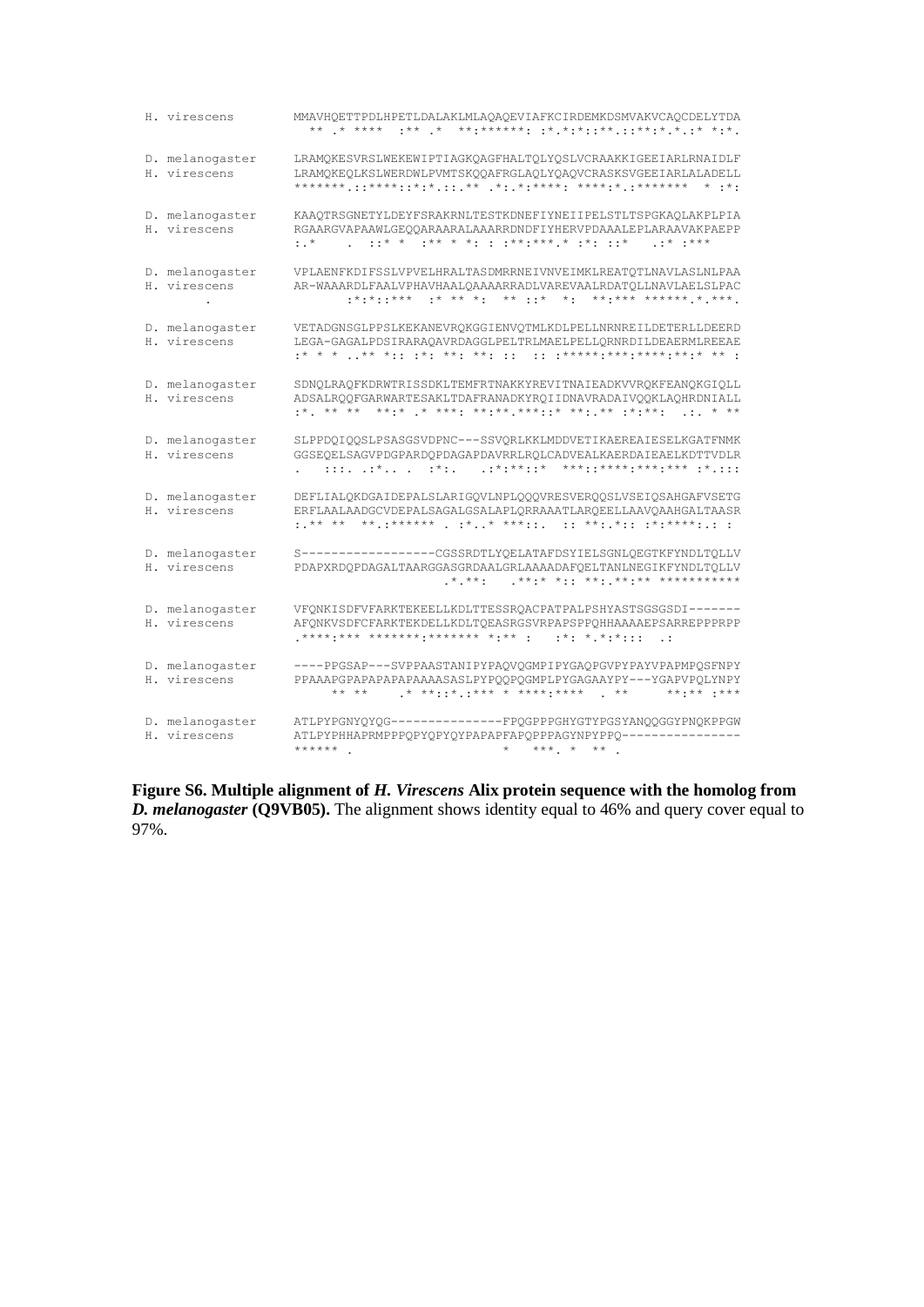

 **Figure S7. Original Western blot image for Fig. 2**



 **Figure S8. Original gel and Western blot images for Fig. 3.**